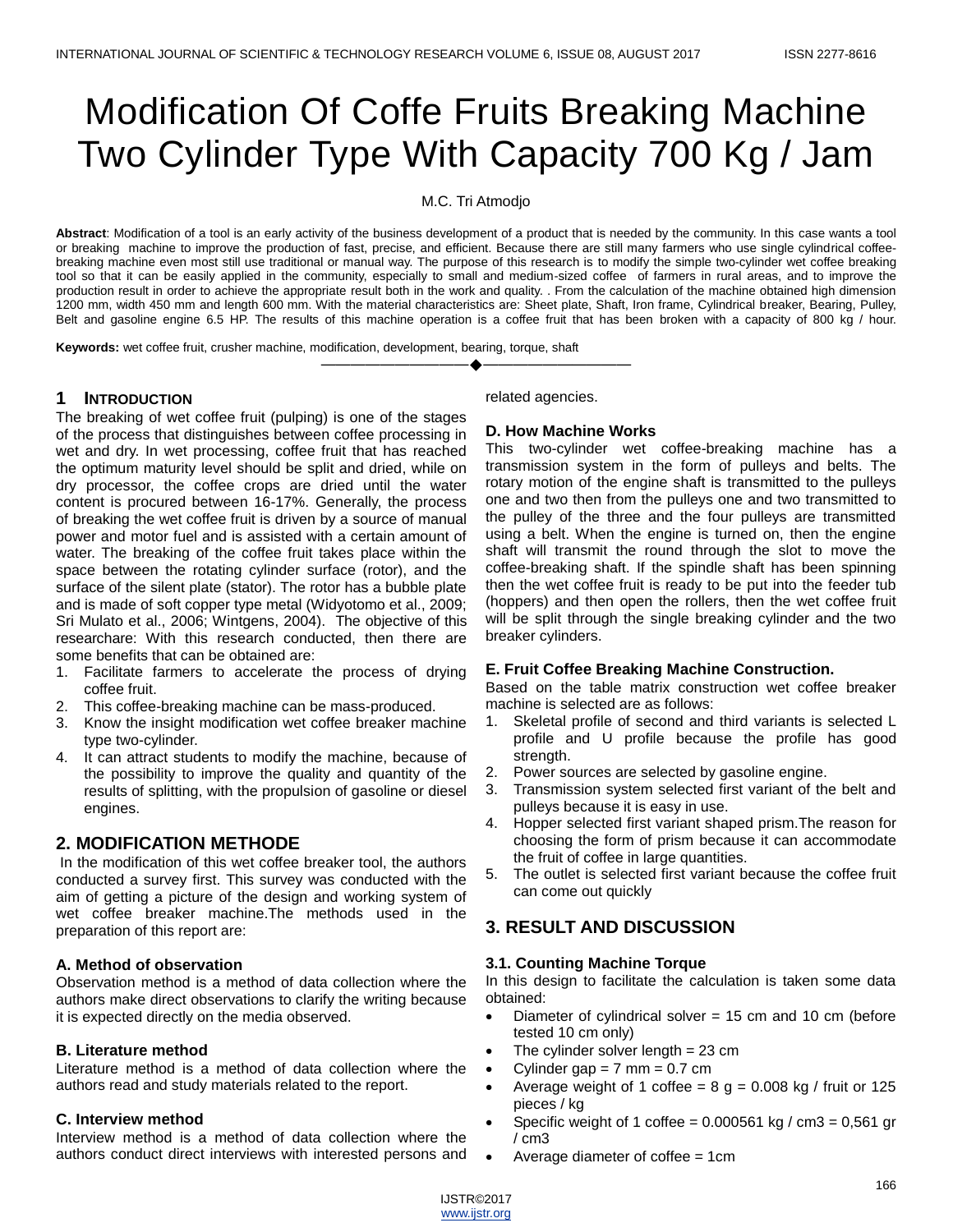- The first cylindrical diameter of 15 cm and the second breaking cylinder by 10 cm were calculated based on survey results
	- Field and experience in the mechanical machinery industry
	- Around the circle of a coffee-soluble cylinder roll roll =  $\pi$ .  $= 3.14. 15 cm$

 $= 47.1$  cm  $\approx 47$  cm (Taken).

Volume of cylinder gap = Round of sil x Length of sil x Gap sil

 $= 47$  cm x 23 cm x 0.7 cm

 $= 756.7$  cubic cm.

So from 10 kg of coffee to be processed, the weight in each one round can be calculated as follows: Heavy coffee fruit processed one round:

= Volume / rotation x specific gravity

 $= 756.7$  cm 3 / rotation  $\times$  0.561 gr /cm3

 $= 424.11$  gr / rotation

The amount of coffee that is processed in a single round is  $= 424.11$  gr : 8 gr / coffee fruit = 53 pieces of coffee.

Specifications of gasoline engine type HONDA GX 200 H

- Engine Type: Single Cylinder, OHV 25, 4-Stroke, Air Cooled
- Compression ratio: 8.5 : 1
- Horse Power Output: 4.8 kW (6.5 HP) / 3600 rpm
- Torque: 12.4 Nm (9.1 lbs ft) at 2,500 rpm
- Maximum Torque: 1.35 kgf-m (13.2 Nm) / 2500 rpm
- Ignition System: Ignition Magnetic Transistor
- Fuel Tank Capacity: 3.6 Liter
- Dimensions (L x W x H): 313 x 386 x 335 mm
- Weight: 16 Kg
- Product Warranty: 12 Months (Service)

Lubricant Capacity: 0.6 Liter, SAE 5W- 30 Counting torque at 6.5 HP engine power at 3600 rpm T =  $9.74 \times 105$  N/n (kg.mm) Where :

N = Engine power (kW)  $N = 3600$  rpm

 $T = 9.74 \times 105$  N/n Where N = 6.5 HP

- $= 4849$  Watt  $= 4.8$  kW
- $= 9.74 \times 105 \times 4.8$  (Kwatt) 3600 (rpm))
- $= 974000 \times 0.0013333333$
- $= 1298.66$  kg.mm.
- $= 12.9$  N.m.
- Styles that work on coffee-breaking cylinders:

 $T = F \cdot r1$  where  $r1 = 15$  cm,  $r 2 = 7.5$  cm = 0,075 m  $F = T/r1 = 12.9$  Nm : 0,075 m  $= 172 N$ 

The Rotation of Pulleys Can Be Determined Based on Formula: N2 = n1/ D2 x D1 Where : N1 = Engine pivot rotation  $N2$  = Turn of the pullevs N2 = n1 /D2 x D1 = 3600 100 x 100 mm  $= 3600$  rpm. N3 = n2/D3 x D2 = 3600 250 x 100 mm  $= 1440$  rpm.

N4 = n3/ D4 x D3

 $= 1440 / 100 \times 250$  mm  $= 3600$  rpm.

# **3.2 Calculation of Engine Power**

To calculate the engine power to reach the tool capacity of 700 kg / hr then the required calculation as follows:

P = T .2 π n x 60 (watt) ........................... .. (Sularso & Suga, 2008: 7) Where: P: Engine power (Watt) n: Engine pivot rotation (rpm) T: Torque (N.m) π: 3.14 T1 .2phi n1 60 = T2 .2phi n2 60  $T1. n1 = T$ 

Figure 3.5. Torque On Cylindrical Shaft Axis Is known :  $N1 = 3600$  rpm  $n2 = 3600$  rpm  $N3 = 1400$  rpm  $n4 = 3600$  rpm  $T2 = 12.9$  N.m

The amount of torque in the driving pulley is:  $T1 = 12.9$  3600 3600 = 12.9 N.m

Then the machine's power is:

P = T1 .2phi n 60 Watt ........................ .. (Sularso & Suga, 2008: 7)  $= 12.9.2 (3.14).3600 60$ 

- $= 4860.72$  Watts
- $= 6.5$  HP

So the engine power used is 4860,72 Watt, almost the same as the planned power 4846 Watt (6.5 HP). So the machine used is still safe to use.

### **3.3Planning of Bearing**

The bearings used to support the shaft are Deep Bearings Groove Ball Bearings no: 6006. These bearings are used for rotary shafts on rotation (n) 1400 (rpm). The axle diameter of the bearings is 30 mm. The data of planning

- The cylinder spindle shaft is supported by 2 bearings with rotation (n3): 1440 rpm.
- Shaft diameter: 30 mm
- Specific dynamic nominal capacity (C): 1030 Kg
- Specific static nominal capacity (Co): 740 Kg
- Bearing type Deep GrooveBall Bearing no: 6006
- Bearing width (B): 13 mm
- The inner ring rotates then V: 1.

The radial force (Fr) occurring on the axis is 39.24 Kg

- Axial force (Fa) that occurs on the axis: 58.86 Kg
- Fa / C0 = 58,86 / 740 = 0.079
- Radial load factor used X: 0.56
- Axial load factor Y: 1.79
- Load factor V: 1

Equivalent loads can be calculated: P = X .V. Fr + Y. Fa  $= 0.56$ . 1 .39.24 Kg + 1.79. 58.86 kg  $= 21.97$  Kg + 105.35 Kg  $= 127.32$  Kg.

The nominal lifespan of the pads can be calculated by the formula (Sularso & Suga, 2008):